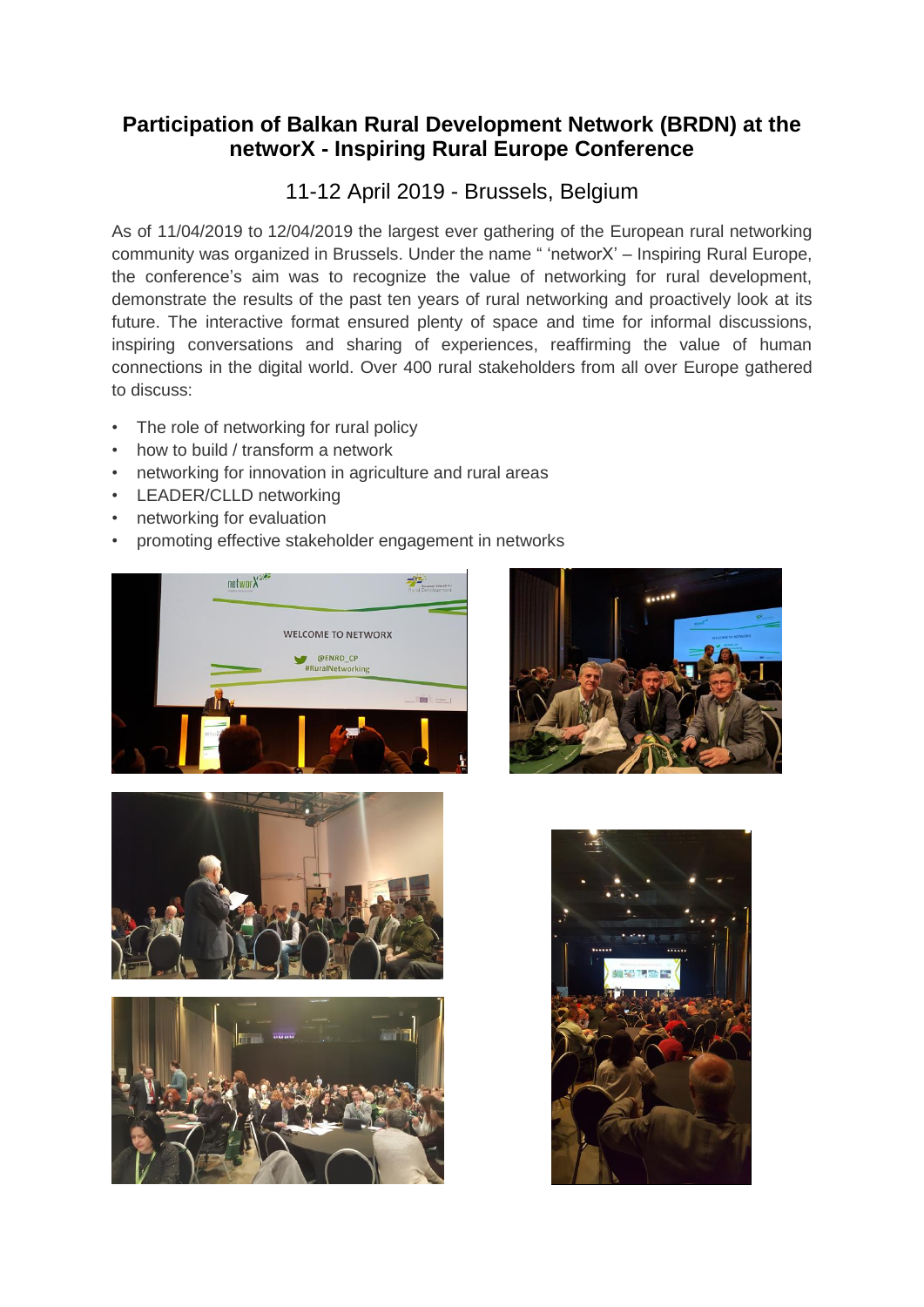



*Parallel sessions* 

## **Presentation of Western Balkan Networks and Balkan Rural Development Network at the" NetworX Marketplace"**

The Rural Development Networks of the WB countries as part of the Balkan Rural Development Network (Albania, North Macedonia, Montenegro, Serbia, Bosnia and Herzegovina and Kosovo ), were invited to participate at the event entitled as 'networX' Inspiring Rural Europe, organized by the Contact Point of the European Network for Rural Development. The networks from Albania, North Macedonia, Montenegro and Serbia as IPARD countries had an opportunity to present their work as exhibitors at marketplace stands while the Kosovo and the networks from Bosnia and Herzegovina participated as visitors. Besides the individual activities of the IPARD networks BRDN activities were also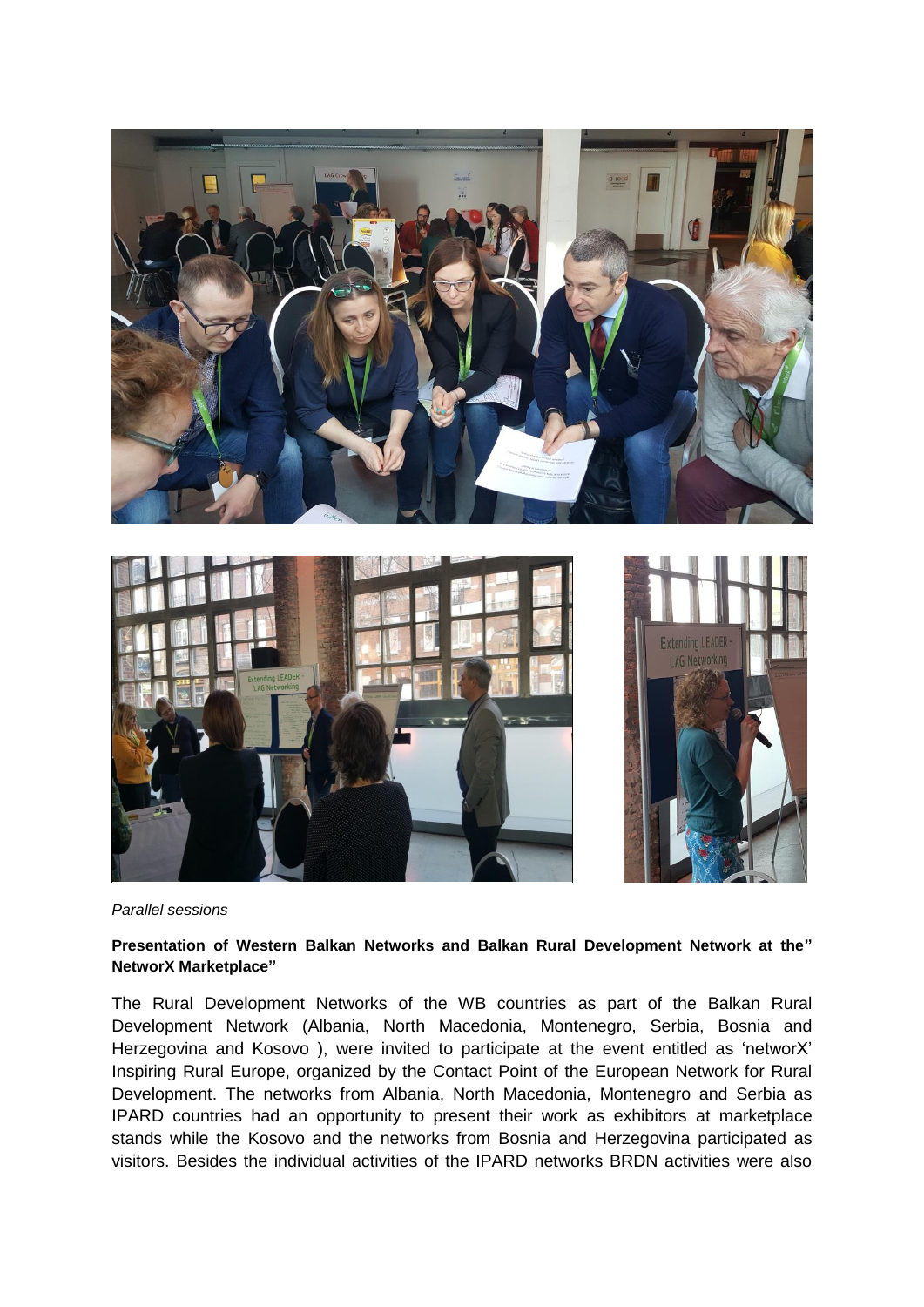presented during the marketplace event through poster presentations and individual discussions with participants.



*Participation of BRDN at the Marketplace stand* 

## **Meeting of BRDN with EU DG-Agriculture and Rural Development**

During the event the BRDN had a separate meeting with DG-Agri to discuss about Networks in the Western Balkans and Turkey.



The following points were discussed:

- State of play of Technical Assistance under IPARD in each country, and possibility to finance Rural Networks under IPARD
- Rural Networks outsourced or within the Ministry two options possible
- Other possible sources of financing (if TA not accredited yet)
- Scope of work (thematic priorities) for Networks from IPARD countries